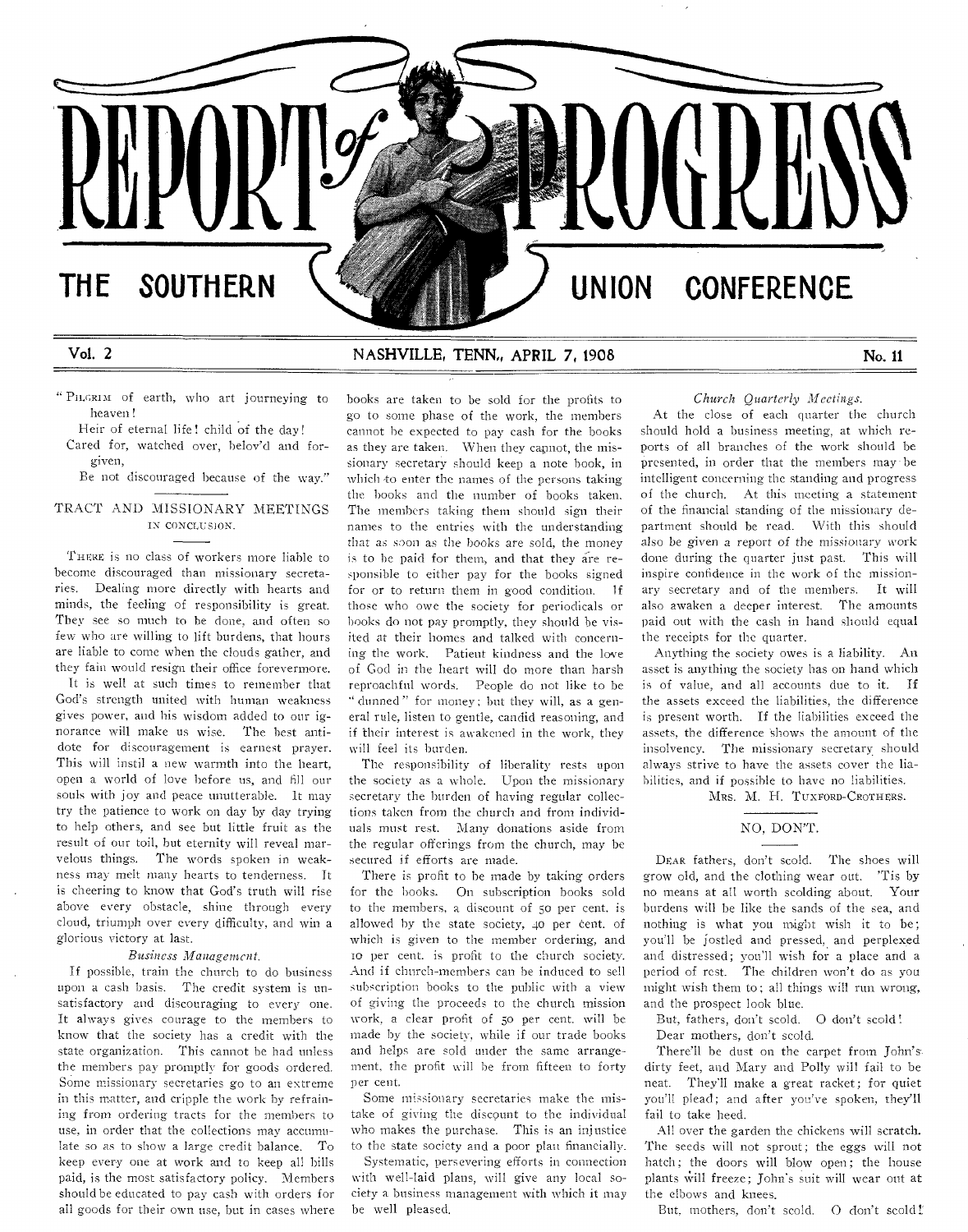Dear brethren, don't scold.

Brother A. is too slow; Brother B. is too fast; Brother C. never sees till the chance has gone past; Brother D. is contrary, F. and G. are perverted; H., I., J., and K. are not soundly converted; while all of the rest, whether child, many or woman; are all full **of** faults, decidedly human.

In Short, to come qUickly and right to the point,— the world and all in it are quite out of joint.

But, brethren, don't scold, 0 don't scold! T. H. JEYS.

## FOR THE FIRST TIME

As I OPENED the last REPORT or PROGRESS [issue of March  $24$ ] and looked first (as I always do) at the canvassing report, my heart rejoiced to see Kentucky represented with her sister conferences.

The report was small, the least on the list. Very likely many looked at this, and saw only a small report; but to me it looked like a cloud about the size of a man's hand with the sound of an abundance in it. In the first place, this report is from the *Kentucky Conference,* not but that some canvassing has been done in Kentucky, but for *the first time in history,* the Kentucky Conference, as such, has a canvasser's report.

It is small, but a beginning. **It** will grow. It shows that something will be done. The report is, 23 hours' work and \$23.50 worth of orders. This is over one dollars' worth of orders to every hours' work. It is this brother's first experience, with only a dollar book, too.

It is a report. It shows faithfulness in work. It shows a willingness on the part of this brother to follow instructions. It shows cooperation.

I have never met this brother, but I know from this report that as long as he works, we can expect his report each week, and his cooperation. **It** will not take many more such names to make the work boom in " Old Kentucky."

It is forever too late for you to be the first —this report shows that. Now who will join this brother, and be the second on the list? C. F. DART,

*Mc Kinney, Ky.* 

 $\mathbf{r}$ 

# LOUISIANA

SINCE my -last report, I have visited De Rid- -der, New Orleans, Hammond, Hobart, Pineville, and Shreveport, holding meetings at each of these places except New Orleans.

At De Ridder several have moved to the country, and a good interest exists there. This would make a splendid opening for a tent meeting to be held some time this season.

From this place I was called to New Orleans to attend to some matters, going from there to Hammond, where I remained over the Sabbath.

On Monday, March 23, Hobart was reached, but too late to hold a meeting. The' church at this place is badly scattered, but few of the members remaining faithful. These were

present the following evening at the only service we were able to hold with them.

Wednesday night I spoke in the Methodist church at Pineville to a small but appreciative audience. Here is another place where I believe a tent-meeting could **be profitably conna-ed.** 

Shreveport was the **next stop, and I am sure the** church at this place is among the most alive of any in the state. Eight meetings were held here, at one of which another adult member was received into the church. I am glad to know that we have such a vigorous church in northwest Louisiana, as a light to that part of the field, and am hoping that with all faithful in rendering to the Lord an honest tithe, we may **see** our conference membership doubled **this year.** 

E. L. MAXWELL.

## MC KINNEY, KENTUCKY

It was the 11th of March when we arrived at this place. **The little** church gave us **a Christian** welcome. This is the way it has been wherever we have been in this conference. The three families — Brethren Bivens', Dart's, and ours, make a good addition to their numbers. McKinney is a town of 25o: or more inhabitants. The people have met us very kindly. They seem very friendly, and appear to be pleased to have us come among them.

Although the place that we have for meetings is an old building and the seats very uncomfortable, the people have come out to hear what we have to say about the Bible; and after a few evenings on these uncomfortable seats, they invited us to the Christian meeting-house to speak. It seems that this would be a favorable place to hold a tent-meeting. This church have promised. about ,\$75 on the tent fund. They have organized a church school and secured an experienced teacher — Sister C. F. Dart. They are very fortunate in this. If there are other families that desire to have the advantage of this school for their children, it is possible that they can make arrangements to move here. If any such wish for information upon this subject, they may correspond with Brother Harry Jacobs, Mc Kinney, Ky.

After studying the reasons why the Lord instituted the second tithe among the church of the wilderness, this church voted to pay the same to the church treasurer, to be disposed of according to the vote of those who place it in the treasury. See Deut.  $14:22 - 20$ . *Grove Church.* 

In company with Brother C. F. Dart, we were with this church March 20 - 24. We held six meetings. This was our first visit with them. They are in the hilly country. This church is the fruits of Elder Sanford's labors, and he has a warm place in their hearts. They have ten members and eighteen children and youth. They need a church school very much. Most of the lumber is at the mill for the new building, and they are planning to place it on the lot, and at once begin work upon the same.

Brother W. W. Evans was elected **elder, and Brother** S. M. Yates **deacon** and treasurer. They are living in harmony and love. **As soon**  **as they** get the meeting-house done, they hope to start the church school. This is one of the greatest steps in the work for this time. We ought to take the children to the kingdom with us. Everything else the people of God will leave behind when Jesus comes for the remnant. The book work received attention, and one or more will go out into the canvassing field.

We greatly enjoyed the few days with them. They are trained to believe the words of Inspiration. Their financial resources are quite limited. Only one *Review* is taken in this church. We advised the **elder** to note the progress of the message as set forth in the *Review,* and to bring it before the church often. As soon as I visit a church, I can at once tell who reads the good old *Review.* This paper faithfully notes the advancing steps of the message. If the church is too poor for each member to take the paper, then the elder of that church will do a good work for the members by often reading from the *Review* a portion of the time of the service.

The members of this church very much desire to attend the camp-meeting for this season. On account of the efforts to build their meeting-house, we did not ask them to contribute to the tent fund. In examining the treasurer's book, I found what was pleasing to the Lord. Though the tithe of the individual was but four, six, or eight cents, there was the record of faithfulness. Our heavenly Father takes cognizance of these facts, as he did of the widow's two mites.

*Good News from the North.* 

From our brother, Elder R. A. Underwood, president of the Northern Union Conference, comes the encouraging word that at the late session of that conference the brethren from the South Dakota Conference donated us a new assembly tent, the support of **a minister for two years, and extended an invitation to one of its experienced ministers to make Kentucky his field of labor. This is like good news from a far country. If these brethren in the North are so interested to extend the message to the South as to send a tent, a minister, and the means to support him for two years, what ought we that are here to do for the work? As I speak of this to the brethren**  and sisters here, their faces light up with joy. **They seem to be ready to do all they can to spread the message in all this conference.** 

**We hope to be able to man two tents this summer. Let many prayers be offered up to the Lord for him to send us much help in this**  Southland. A. O. BURRILL.

## **ORLANDO, FLA.**

I BEGAN a series of meetings in Orlando, Thursday, March 12. From the first it has been evident that if we have a hearing, **we must work** for it, as there are many counterattractions. The attendance has been small from the first; but those who started with us have continued to come, so that we are hopeful of results. Some of the tourists who were among our hearers at first have returned to their homes in 'the North, thus diminishing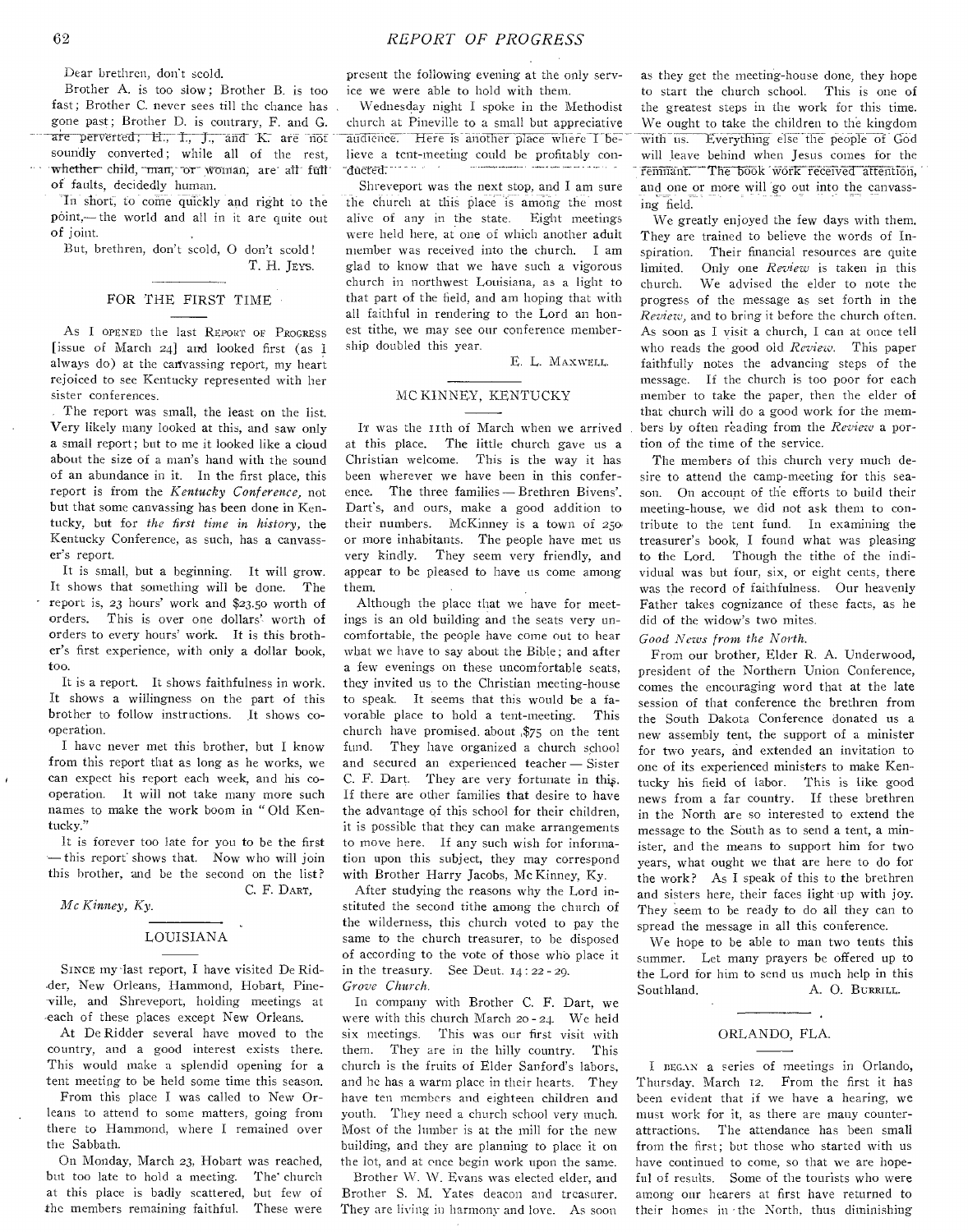our congregation somewhat, but their places have been filled by others.

On Sunday, March 22, the churches of Orlando banded **together to** hold a **onion revival**  service. They **have sent** to **Chicago for a**  preacher from **the Moody Institute, and are**  doing all they **can to** attract the **attention of**  the people. **Their meeting** will **begin March**  29. **We presume this will interfere somewhat** with **our attendance.** 

There **has been one encouraging feature**  about **our work here, however; we have** had free **access to the daily paper, and have •had a synopsis of the evening discourse in the paper**  of the next **day. We hear of some who are**  following these, and hope for good to result.

**A Sabbath-school and Young People's Convention will convene here April** 2, **and will be followed by a canvassers' institute. We are looking forward to these gatherings with a great deal of interest. The night meetings will continue through these other gatherings, and we** fully **believe that some fruit will be gathered, Brother Whitford and the members of the** Orlando **church are rendering valuable help** in **these meetings.** 

R. W. PARMELE.

#### SOUTH CAROLINA

THE **work is** onward in **this** state, even in the **financial crisis** books **are** sold from week to week, **and we feel more** and more determined **to bring before the** people the deciding truths for **these last days.** 

In the **last three years** the main book handled **has** been "Coming King," but this **year we** are taking **hold of such** books as **"Daniel** and the **Revelation, " Great** Controversy," **"** Bible Footlights," **and "-Seer** of Pat**mos."** A great interest is awakening in this state, many **calls are made for** further study of the Bible. **Angels of God** are surely preparing the people; for instance, one of our **canvassers, after delivering, while** walking the **streets prayed,** "Lord, **send** some honest soul **for this** book." Hardly had he ended the prayer, when a man asked for it.

Many other rich experiences could be told if space would allow. Church-members are being awakened to their duties, and the new ones who have been clinging to their tobacco are laying it aside, feeling impressed by the Spirit **of** God. **A** company of colored people have been found by one of our canvassers, who by studying the Bible had already found the Sabbath truth.

These things surely mean that the mighty angel of Revelation 18 has come down, and the earth is **lightened** with his glory, and in a **short time the work** will be finished.

W. C. RAHN. *R. F. D.* **5,** *Spartanburg, S. C.* 

MRS. J. W. GUILLIAMS, 630 IIth Street, Bowling Green, **Ky.,** earnestly desires a continuous supply of *Youth's Instructors* and *Little Friends* to be **used** in a **mission** Sundayschool; also other Sabbath-school helps. Please send post-paid.

# WEST MONROE, LA.

**I wisx to add** my testimony in regard to **God's goodness** and keeping power. We (I. my **wife, and three** children) have lately come **here from** Cornwall, England, to carry this **precious** truth to the hungry souls here, and **we feel to** thank the dear Lord for his blessings **to us. I** began **canvassing** here Jan. **8, 1908, and** already I have **received** sixty-three **orders for "** Bible **Readings" and** eighty-nine **for " Great** Controversy," besides **a** number **of orders for** small **books, and I** have delivered **over fifty "** Bible Readings" and " **Great Controversies."** 

**Now this is** considered by **many** a very dull **time to** canvass, **but** the Lord **has** said that this **truth will be proclaimed to** all the world, and **he will see that it goes,** even if the times are **dull. It only rests with** us to decide whether we **will have a part** in this glorious work, and **then hear the** " Well done, **good and** faithful **servant." We** need many more workers to **fill up the gaps** in the **firing line that this work may soon** be finished.

**In volume 5** of **Testimonies, page 457, we read; "Brethren** and **sisters, many** of you excuse yourselves from labor, on the plea of inability **to** work for others. But did God **make you** so incapable? Has not this inability **been** produced by **your** *own* inactivity and perpetuated by your **own deliberate** choice? Did **not** God give you at least one talent to improve, not for your own convenience and gratification, but for him? Have you not neglected opportunities to improve **your powers**  to **this** end? It is too true **that** few **have**  felt any real **sense of** their responsibility to God. Suppose **that** a sum of money were placed in your hands to invest for a certain purpose, would you throw it **away,** and declare **that** you were not now responsible for **its use?** Would you feel that **you** had saved **yourself** a great care? Yet **this is** what you **have been** doing with the *gifts* **of** God. To **excuse** yourself from working for others on the **plea of** inability, while you are all absorbed in worldly pursuits, is mockery *of* God."

Now we have fifty-nine parishes here in Louisiana, and seven canvassers. Where are the fifty-two for the other parishes? We need at least that many more to carry this precious truth while we have times of peace; for soon troublous times will come, and then the work will be much harder than now.

One day last week the dear Lord gave **me**  seventeen orders for "Great Controversy," value \$42.50. He is no respecter of persons, so what he has done for me, he will do for you, my dear brother or sister, if you will only yoke up with the meek and lowly Jesus. In " Desire of Ages " we read that those who drift **along,** doing nothing to advance the cause of God, will be counted by the Judge **of all** the earth with those who have done evil.

Let us now be up and doing " while the evil **days come** not, nor the **years** draw nigh **when thou** shalt *say, I* have **no** pleasure in **them." We are** happy in the **Lord and** in the **work he has given** us to do.

WM. OLMSTED.

CANVASSING REPORT *One week ending Norsk 20, 1908* 

| $_{NAME-}$                                                           | Book Hours Value Deliv'd |                   |                 |        |    |
|----------------------------------------------------------------------|--------------------------|-------------------|-----------------|--------|----|
| ALABAMA CONFERENCE                                                   |                          |                   |                 |        |    |
| $E A$ Keate $BFL$                                                    |                          | 11 00             |                 |        |    |
| Effie Nelson орн<br>Mrs H T Moorскмиsс                               | $\frac{20}{16}$          | $-525$            |                 | 525    |    |
|                                                                      |                          |                   |                 | 900    |    |
| CUMBERLAND CONFERENCE                                                |                          |                   |                 |        |    |
| M J WeberBFLGP 20<br>S F ReederBFL 45                                |                          | - 500             |                 | 34 25  |    |
|                                                                      |                          | 29 15             |                 |        |    |
| J A CaldwellBFL MISC                                                 | 26                       | I 85              |                 | 11 95  |    |
| BFL Wirkham                                                          | 24                       | 3155              |                 |        |    |
| FLORIDA CONFERENCE                                                   |                          |                   |                 |        |    |
| J H Robisonsofp 8                                                    |                          |                   | 6 75            | 6 75   |    |
| $T$ H Dobb MISC                                                      | 45                       |                   |                 | 24 65  |    |
| Wm Branson 2 wkscc                                                   | 44                       | 90 95             |                 | 23 00  |    |
| GEORGIA CONFERENCE                                                   |                          |                   |                 |        |    |
| P R RainwaterBFL 20                                                  |                          | 16 00             |                 | 5 00   |    |
| Mrs A L Manous $D\&R = 2$                                            |                          |                   | 385             | 235    |    |
| Mrs R O TerryD&R<br>David A FisherMISC                               | - 5                      |                   | 3 50            |        |    |
|                                                                      | $\frac{25}{10}$          | $2\,50$           |                 | II 05  |    |
| MrsOnie Henderson D&RBS                                              |                          |                   | 650             | 17 50  |    |
| MisLCTolhurst watch man                                              |                          |                   |                 | 165    |    |
| Mrs Georgia Cruiseck 7<br>Aaron T Cheekck BS 36                      |                          | $\frac{8}{37}$ 00 |                 |        |    |
|                                                                      |                          | 31 00             |                 | I OO   |    |
| J<br>$S$ G Dent MISC                                                 |                          |                   | 5250            | 100    |    |
| M L Woodall D&R                                                      | 3                        |                   | 2 40<br>2 50    | 3 9 0  |    |
|                                                                      | $\overline{4}$           |                   |                 |        |    |
| KENTUCKY CONFERENCE                                                  |                          |                   |                 |        |    |
| Asa Davis BFL 14 6 25<br>H C Balsbaugh 4wks sofp 129 127 90          |                          |                   |                 |        |    |
|                                                                      |                          |                   |                 | 3750   |    |
| LOUISIANA CONFERENCE                                                 |                          |                   |                 |        |    |
|                                                                      |                          |                   |                 | Mrse   |    |
|                                                                      |                          |                   |                 | 4 00   |    |
| T ReynoldsBFL 19<br>1<br>$\bar{C}$ $\bar{L}$ $\bar{C}$ ollison 5 wks |                          | 14 25             |                 | 7 25   |    |
| $\ldots \ldots \ldots$ . BR D&R BFL 200                              |                          | 152 45            |                 | 152 45 |    |
|                                                                      | 15                       | 52 50             |                 |        |    |
| Mrs Ida Walker D&R 3                                                 |                          |                   | 17 00           | 17 00  |    |
| A B CheekBRCKGP 29                                                   |                          |                   | 13 70 '         | 300    |    |
|                                                                      | 37                       |                   | 39 90           |        |    |
| Jas H Anderson. BFL NTP<br>Edwin Booth CK                            | $\mathbf{I}$             | $\mathbf{I}$      | 00 <sub>1</sub> | 100    |    |
| Wm Olmsted cc                                                        | 31                       |                   | 77 50           | 16 25  |    |
| MISSISSIPPI CONFERENCE                                               |                          |                   |                 |        |    |
|                                                                      | 24                       | 14 00             |                 |        |    |
| Mollie Miller.waTCHMAN                                               | 20                       |                   | 340             | 3 40   |    |
| Mrs Anna Lowry WATCH. 14                                             |                          |                   | 45              |        | 45 |
| NORTH CAROLINA CONFERENCE                                            |                          |                   |                 |        |    |
| Celia McDonald 2 wks                                                 |                          |                   |                 |        |    |
|                                                                      |                          |                   |                 | 2 70   |    |
| W E Laniersofp 49 43 70<br>W E Laniersofp 22 26 00                   |                          |                   |                 | I 50   |    |
| SOUTH CAROLINA CONFERENCE                                            |                          |                   |                 |        |    |
| Mrs<br>E A Wing. . CK SOfP                                           | 17                       | 26 65             |                 | 6 90   |    |
| Mrs H B Gallionsofp                                                  | 25                       | 20 55             |                 | 17 O5  |    |
| J<br>В                                                               | 24                       |                   | 12 50           | 7.     | oo |
| $\mathbf{F}$<br>A<br>$Evans \ldots sofp$                             | 23                       | 26 00             |                 | 21     | 50 |
| D<br>М<br>$Smith$ $CK$                                               | 18                       | 13                | 30              | 10 00  |    |
| S.<br>н<br>Swinglesofp                                               | 21                       | 32 00             |                 | 10     | 50 |
| TENNESSEE RIVER CONFERENCE                                           |                          |                   |                 |        |    |
| J T Eaton 2 wksBFL                                                   | 49                       | 57                | 10              | 15     | 15 |
| Amanda Gahr D&RNTP                                                   | 19                       | 14 35             |                 | 3      | 35 |
| Mamie Moore D&R                                                      | 30                       | 31 80             |                 | 32 40  |    |
| Mrs Alice PattonD&R<br>Chas Romines D&R                              | 22                       | 28 70             |                 | 3      | oo |
| W T DawsonBRBS                                                       | -40<br>32                | 31.<br>48.50      | 75              |        |    |
| MrsBAPhilpott D&R MISC                                               | 17                       |                   |                 | 5      | 20 |
| Thos Dortch $\dots$ soft.                                            | 30                       |                   |                 | 32 00  |    |
| W J Keele 2 wks watch.                                               | 77                       | 42                | 10              | 42     | 10 |
| RECAPITULATION                                                       |                          |                   |                 |        |    |
| Alabama Conference                                                   | 36                       | 16 25             |                 | 14 25  |    |
| Cumberland Conference                                                | 115                      | 07 55             |                 | 4620   |    |
| Florida Conference                                                   | -97                      | 97                | 70              | 54 40  |    |
| Georgia Conference                                                   | 152                      | 128 75            |                 | 4345   |    |
| Kentucky Conference                                                  | 143                      | 134 15            |                 | 37 50  |    |
| Louisiana Conference                                                 | 357                      | 388 60            |                 | 200 95 |    |
| Mississippi Conference                                               | 58                       | 1785              |                 | 385    |    |
| North Carolina Conf                                                  | 71                       | 69 70             |                 | 4      | 20 |
| South Carolina Conf<br>Tennessee River Conf                          | 128                      | 131 00            |                 | 72     | 95 |
|                                                                      | 239                      | 254 30            |                 | 133    | 20 |
|                                                                      |                          |                   |                 |        |    |

Grand Total ....... 1,396 1,316 85 607 95